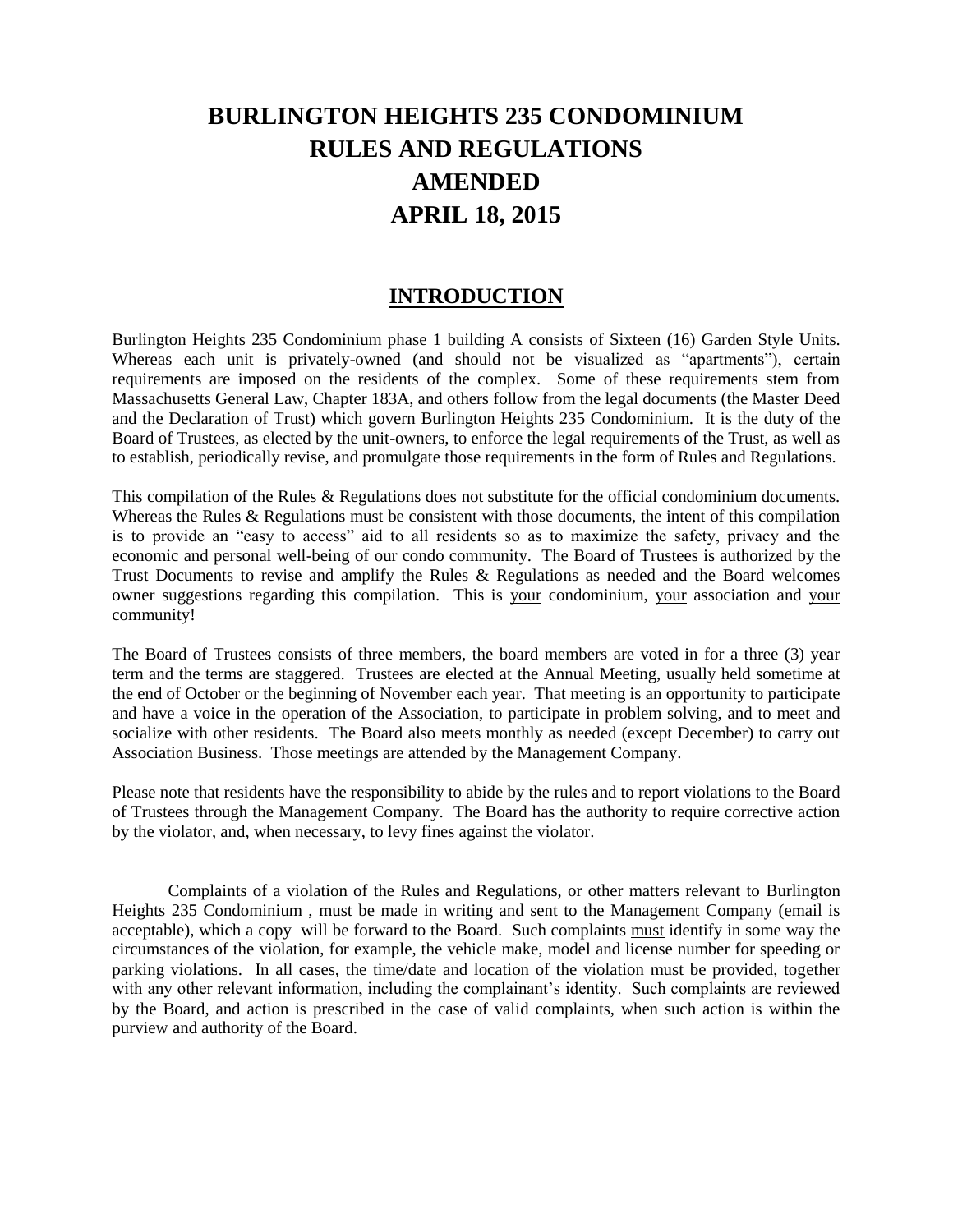#### **GENERAL RULES AND REGULATIONS**

**Condo Fees:** Owners are provided with coupon books to facilitate the payment of monthly condo fees. Condo fees are due on the first of each month. There is a grace period of fifteen days and if the condo fee is not paid in full by the fifteenth day of that month, a late charge will be assessed in the amount of Twenty-Five dollars \$25.00 for each month or partial month the condo fee is late. If your condo fee becomes 60 days late, the Association may legally transmit the obligation of collection to its attorney and the owner will be responsible for all overdue condo fee and any collection fees.

**Smoke and CO2 Alarms:** Every unit must have properly installed and maintained carbon monoxide and smoke alarms in the unit in accordance with the laws of the State of Massachusetts. Details may be obtained from the Board or the Management Company. It is the unit owner's responsibility to replace the battery in these units. As a rule of thumb to replacing these batteries, the clocks are changed in the spring and fall this is a good time of year to replace the batteries.

**Complaints:** Complaints of a violation of the Rules and Regulations, or other matters relevant to Burlington Heights 235 Condominium , must be made in writing and sent to the Management Company (email is acceptable), which a copy will be forward to the Board. Such complaints must identify in some way the circumstances of the violation, for example, the vehicle make, model and license number for speeding or parking violations. In all cases, the time/date and location of the violation must be provided, together with any other relevant information, including the complainant's identity. Such complaints are reviewed by the Board, and action is prescribed in the case of valid complaints, when such action is within the purview and authority of the Board. Any and all complaints reported will be kept confidential.

#### **Absentee Owners:**

- a) Unit owners are required to provide all tenants with a copy of the Rules and Regulations, the Condominium Trust, and the Master Deed.
- b) Unit Owners are required to notify the Management Company and the trustees in writing of the following information. Names of the occupants, home phone number and emergency phone number, vehicle information, year, make, model, color and license plate number.

### **Parking:**

- a) No recreational vehicles, including but not limited to boats and trailers of any kind shall be parked either in the parking garage or the parking lot.
- b) Owners of motor vehicles are responsible for the prompt cleaning of any and all oil spills either in the garage or in the parking lot. If any spills are not cleaned up by the unit owner, the trustees have the right to hire a third party to clean up any spills and the unit owner will be responsible for that cost.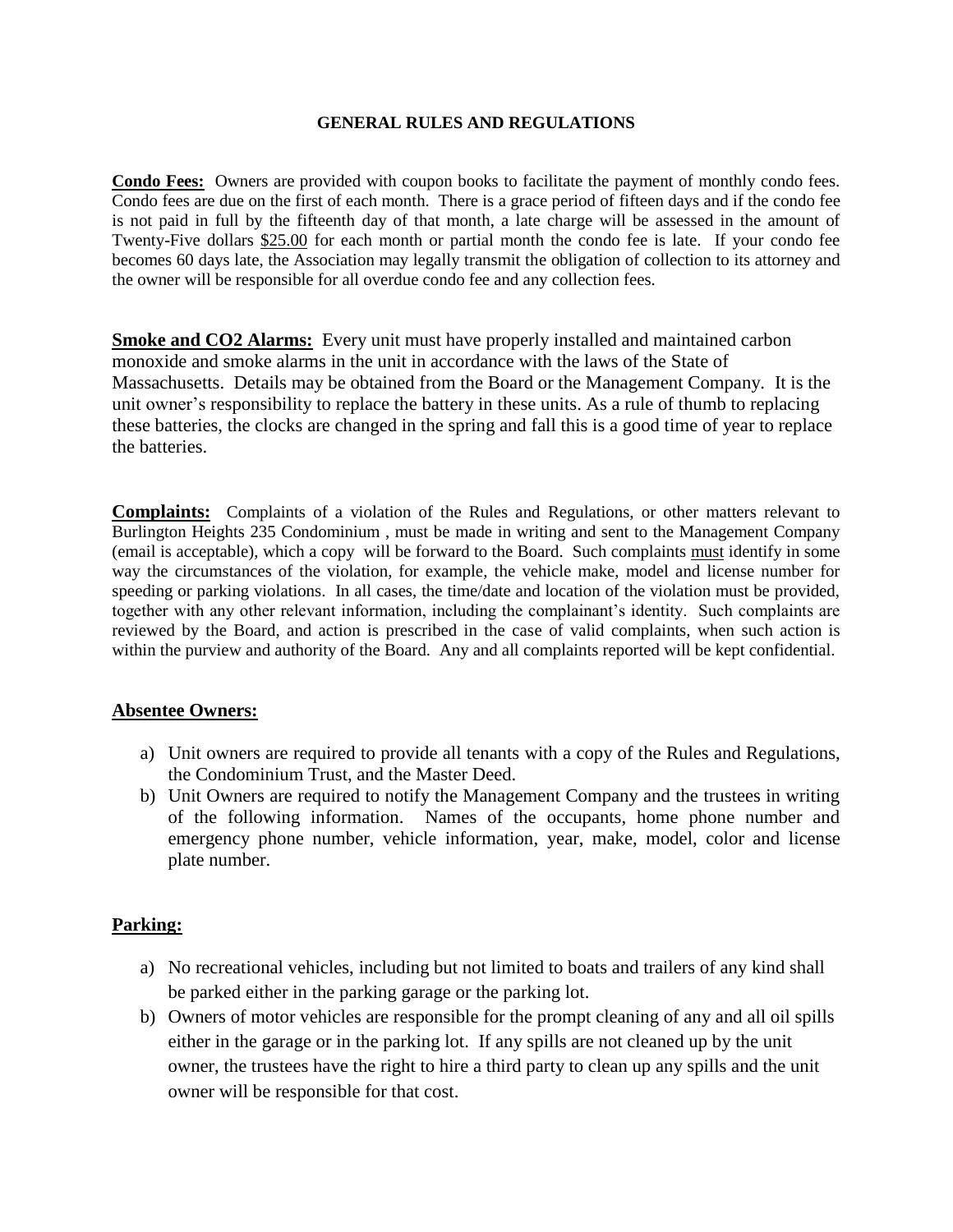- c) Owners are responsible for clearing any and all snow off their vehicle as well as moving their vehicle during snow plowing operations and otherwise at the Trustee's request.
- d) Owners must also move their vehicle when requested by the trustees for the cleaning of the garage.

**Building Security:** Compromising the security of the buildings by leaving open any building door to the outside is prohibited. It is every unit owner and tenant's responsibility to ensure that neither they nor their guests violate this rule.

**Structural Integrity of the Building:** Nothing shall be done in any unit or in, on or to the common areas and facilities which will impair the structural integrity of the buildings, nor shall anything be done in or on said areas which would structurally change the buildings without prior written permission on each occasion by the board.

Littering: There will be no littering in any common areas of the property. Papers, cans, bottles, cigarette butts and other trash are to be disposed of only in appropriate trash containers within the trash room. Under no circumstances are items to be dropped or left in the trash room or any other common areas of the property. Items such as TV's, computers, monitors and furniture shall not be placed in the dumpster, trash room, or common areas of the property. Unit owners and tenants are responsible for the proper disposal of these items.

## **Pets:**

- a) When pets are in any of the common areas, they must be either on a leash or an approved pet travel carrier.
- b) Pets are not permitted on the patio area.

**Improvements to Common Areas and Facilities:** Improvements to and landscaping of the common areas and facilities shall be done only by the Board, or in such cases by permission of the Board must be obtained.

**Improper use of Common Areas and Facilities:** There shall be no use of the common areas and facilities which injures or scars the plantings thereon of gardens, shrubs and the like which will increase the maintenance thereof, or cause embarrassment, disturbance or annoyance to the owners in the enjoyment of the Condominium.

**Abuse of Mechanical Systems:** The Board may charge to unit owners any damage to the mechanical, electrical or other building service systems of the Condominium caused by such unit owner by misuse of those systems.